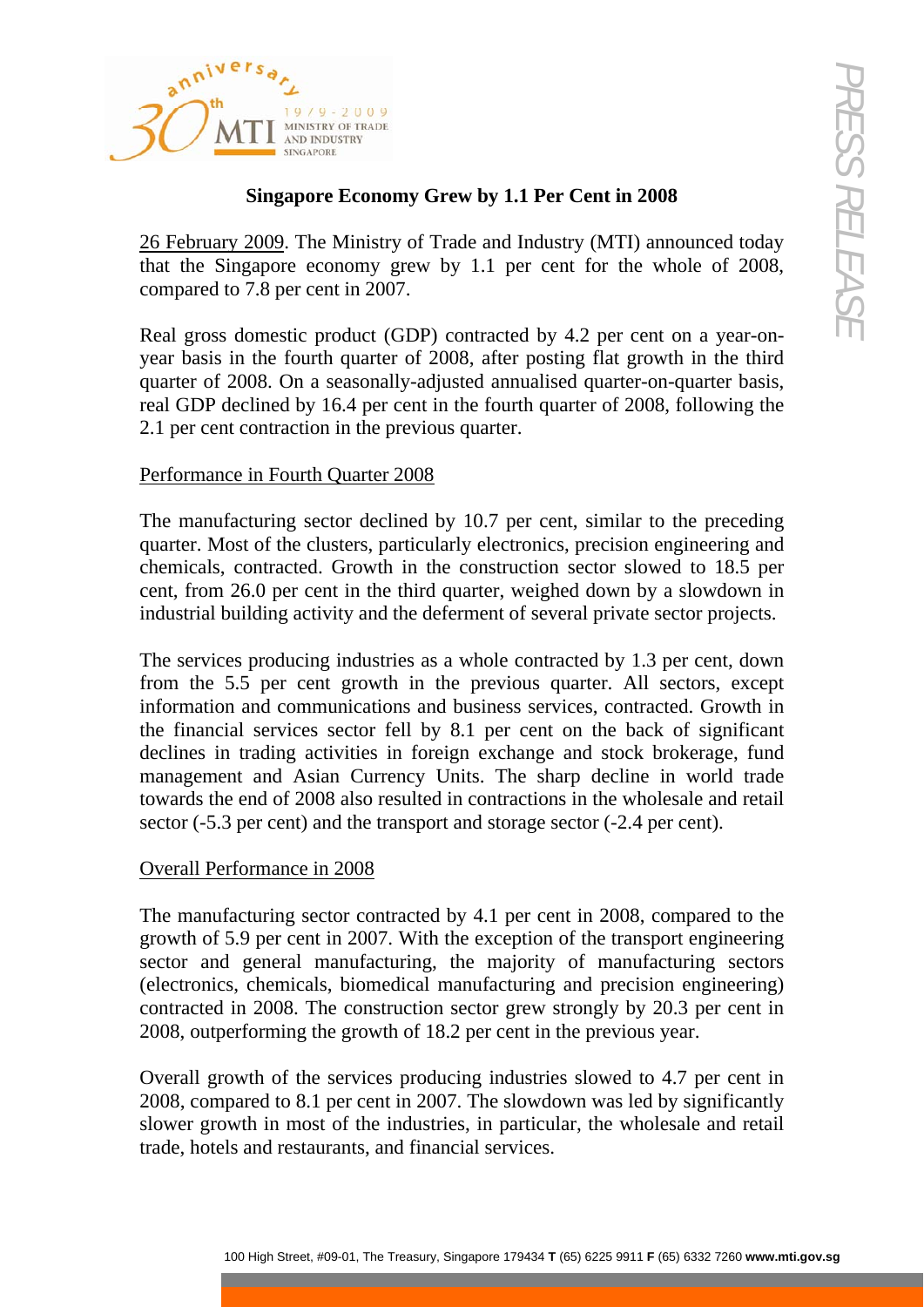

100 High Street, 2002<br>
100 High Street, The Treasury, Singapore 179434<br>
Exploration High Street, Sources of growth, inflation, employment and<br>
The Commite Treasury, Singapore 179434 Factor ornite Survey released on the<br>
Th The detailed economic results for the fourth quarter and the whole of 2008, including sectoral performances, sources of growth, inflation, employment and productivity, can be found in MTI's Annual Economic Survey released on the MTI Homepage ([www.mti.gov.sg](http://www.mti.gov.sg/)) today.

MINISTRY OF TRADE AND INDUSTRY 26 February 2009